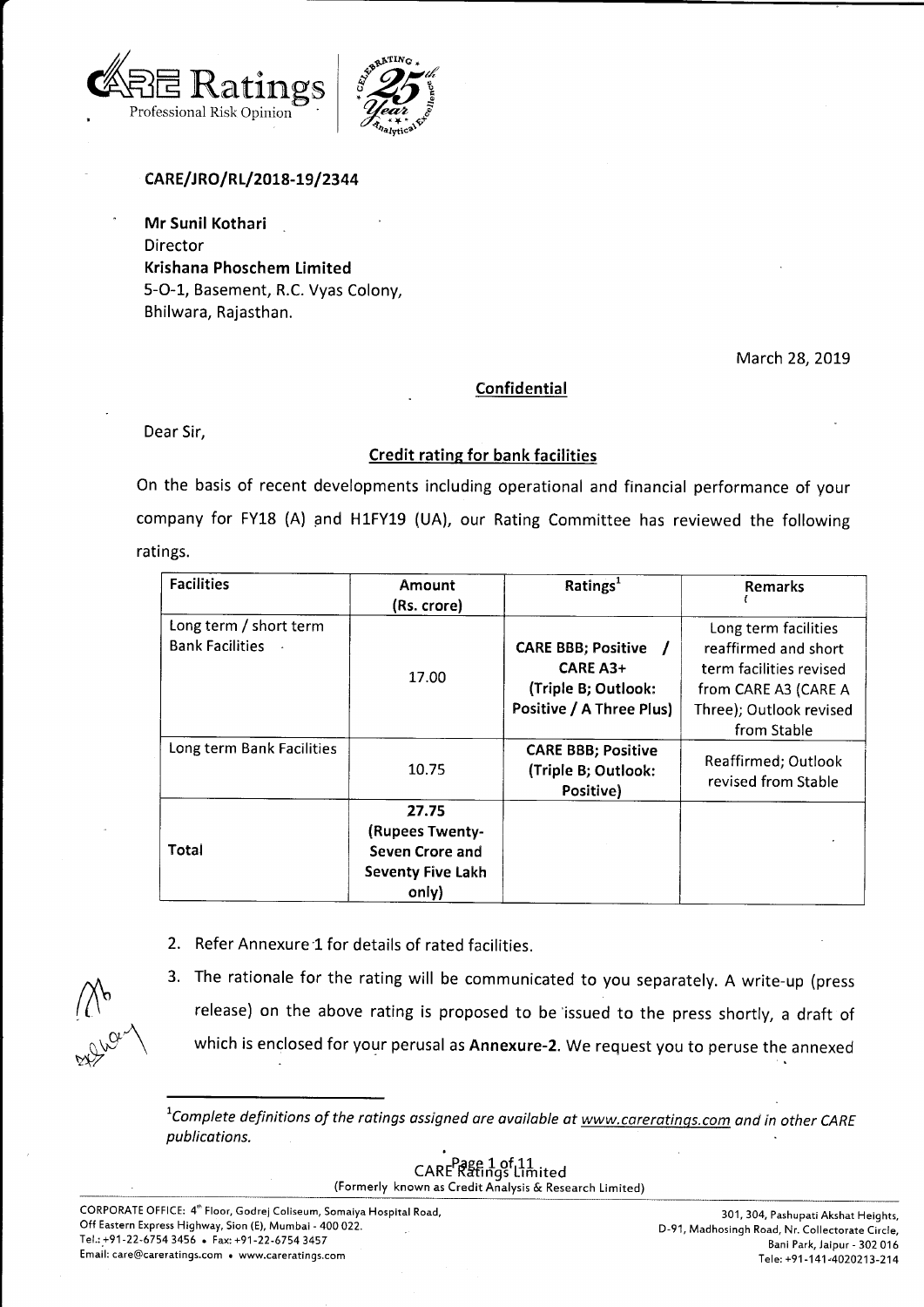document and offer your comments if any. we are doing this as a matter of courtesy to our clients and with a view to ensure that no factual inaccuracies have inadvertently crept in. Kindly revert as early as possible. ln any case, if we do not hear from at the earliest, we will proceed on the basis that you have no any comments to offer.

- 4. GARE reserves the right to undertake a surveillance/review of the rating from time to time, based on circumstances warranting such review, subject to at least one such review/surveillance every year.
- 5. CARE reserves the right to revise/reaffirm/withdraw the rating assigned as also revise the outlook, as a result of periodic review/surveillance, based on any event or information which in the opinion of CARE warrants such an action. ln the event of failure on the part of the entity to furnish such information, material or clarifications as may be required by CARE so as to enable it to carry out continuous monitoring of the rating of the bank facilities, CARE shall carry out the review on the basis of best available information throughout the life time of such bank facilities. ln such cases the credit rating symbol shall be accompanied by "lssUER NOT COOPERATING". CARE shall also be entitled to publicize/disseminate all the afore-mentioned rating actions in any manner considered appropriate by it, without reference to you.
- 6. CARE ratings do not take into account the sovereign risk, if any, attached to the foreign currency loans, and the ratings are applicable only to the rupee equivalent of these loans.
- 7. Users of this rating may kindly refer our website www.careratings.com for latest update on the outstanding rating.
- 8. CARE ratings are not recommendations to sanction, renew, disburse or recall the concerned bank facilities.

lf you need any clarification, you are welcome to approach us in this regard

Thanking you, Yours faithfullY,

 $\gamma$  $($  (  $\prime$ 

 $\frac{1}{2}$ 

 $X^{\chi\chi}$ 

#### Page 2 of 11

**CARE Ratings Limited** (Formerly known as Credit Analysis & Research Limited)